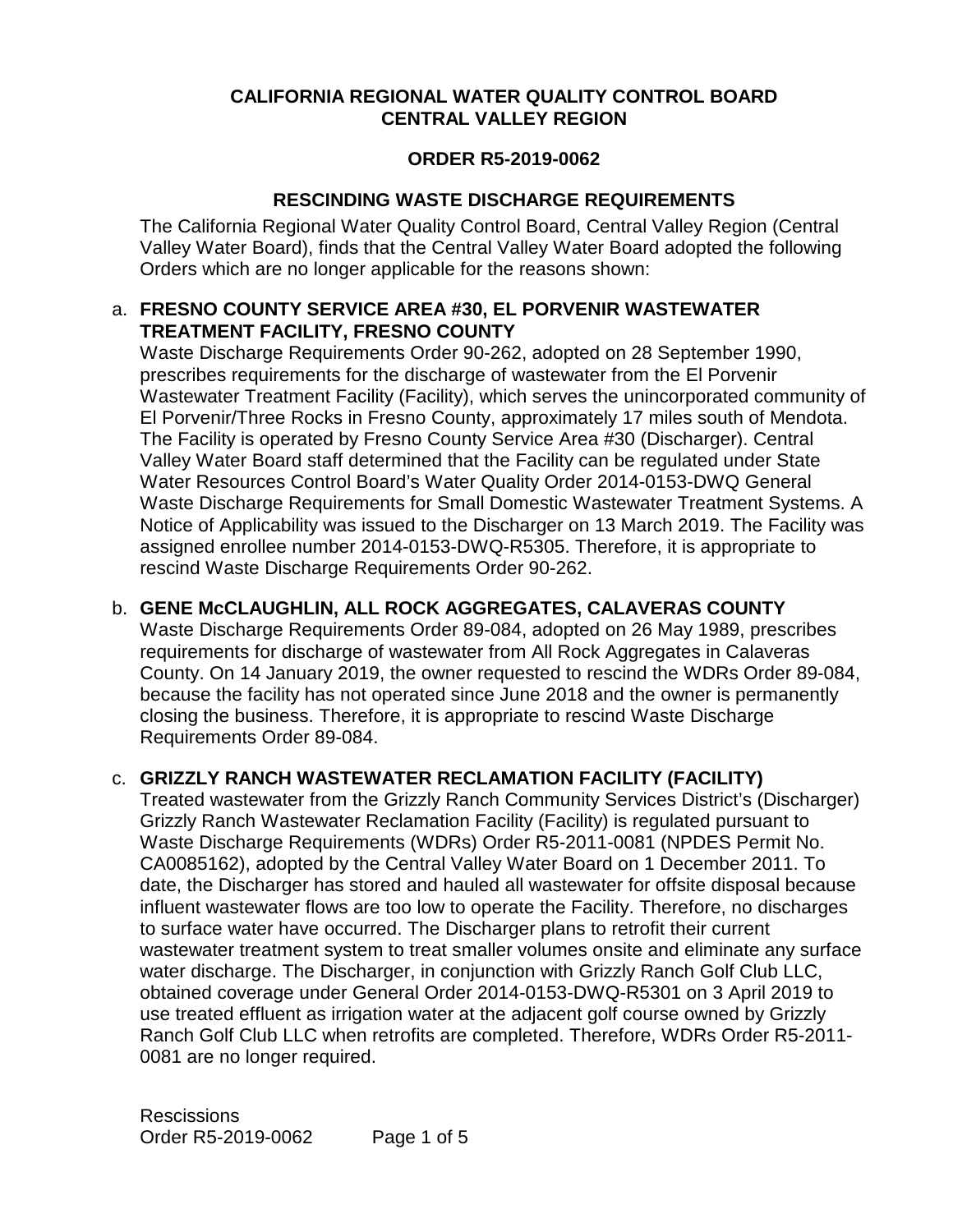# d. **GRIZZLY RANCH GOLF CLUB LLC (DISCHARGER)**

Water Recycling Requirements (WRRs) Order R5-2007-0001, adopted by the Central Valley Water Board on 25 January 2007, regulates the use of treated wastewater for irrigation at the golf course owned by Grizzly Ranch Golf Club LLC (Discharger). Treated wastewater is produced at the Grizzly Ranch Community Services District's (GRCSD) Grizzly Ranch Wastewater Reclamation Facility. To date, GRCSD has not produced any treated effluent for the Discharger to use as irrigation because influent wastewater flows are too low to operate their existing treatment facility. GRCSD plans to retrofit their current wastewater treatment system to treat smaller volumes onsite and begin producing treated effluent for the Discharger to use as irrigation for the golf course. The Discharger, in conjunction with GRCSD, obtained coverage under General Order 2014-0153-DWQ-R5301 on 3 April 2019 to use treated effluent from GRCSD's Grizzly Ranch Wastewater Reclamation Facility as irrigation water at the Discharger's golf course. Therefore, WRRs Order R5-2007-0001 is no longer required.

### e. **KERN COUNTY REEDER TRACT COUNTY SERVICE AREA #39.8, WASTEWATER TREATMENT FACILITY, KERN COUNTY**

 Waste Discharge Requirements Order 88-096, adopted on 24 June 1988, prescribes requirements for the Kern County, Reeder Tract County Service Area (CSA) No. 39.8 wastewater treatment facility (WWTF) for the discharge of 0.04 million gallons per day of domestic wastewater to a lined pond and sprayfield. On 28 June 2018, Kern County submitted a Form 200 and Report of Waste Discharge for coverage under the State Water Resources Control Board Water Quality Order 2014-0153-DWQ *General Waste Discharge Requirements for Small Domestic Wastewater Treatment Systems* (General Order). On 28 February 2019, a Notice of Applicability was issued to Kern County, Reeder Tract CSA 39.8 for coverage under the General Order. The Facility was assigned enrollee number 2014-0153-DWQ-R5303. Therefore, it is appropriate to rescind Waste Discharge Requirements Order 88-096.

### f. **KERN COUNTY SERVICE AREAS #51, 39.2, 71.3, 54, 30.2, AND 58; VARIOUS SEPTIC TANK AND/OR LEACH FIELD SYSTEMS; KERN COUNTY**

In the 1970's, the Central Valley Water Board adopted waste discharge requirements for various septic tank and/or leach field systems (systems) owned and operated by private developers in Kern County. In the early 1980's, Kern County adopted Ordinance Code Chapter 14.12 (Ordinance) and agreed to grant County Service Areas the right to maintain, repair, and operate any septic tank and/or leach field system in the County. Pursuant to the Ordinance, the County has been monitoring these systems. On 28 March 2019 and 2 April 2019, Kern County submitted letters requesting the Central Valley Water Board rescind the waste discharge requirements regulating these systems.

 9 June 2017 (Resolution R5-2017-0068) Regulation of these discharges has been transferred to Kern County Public Health Services Department, Environmental Health Division under their Local Area Management Plan (LAMP), which was adopted by the Central Valley Water Board on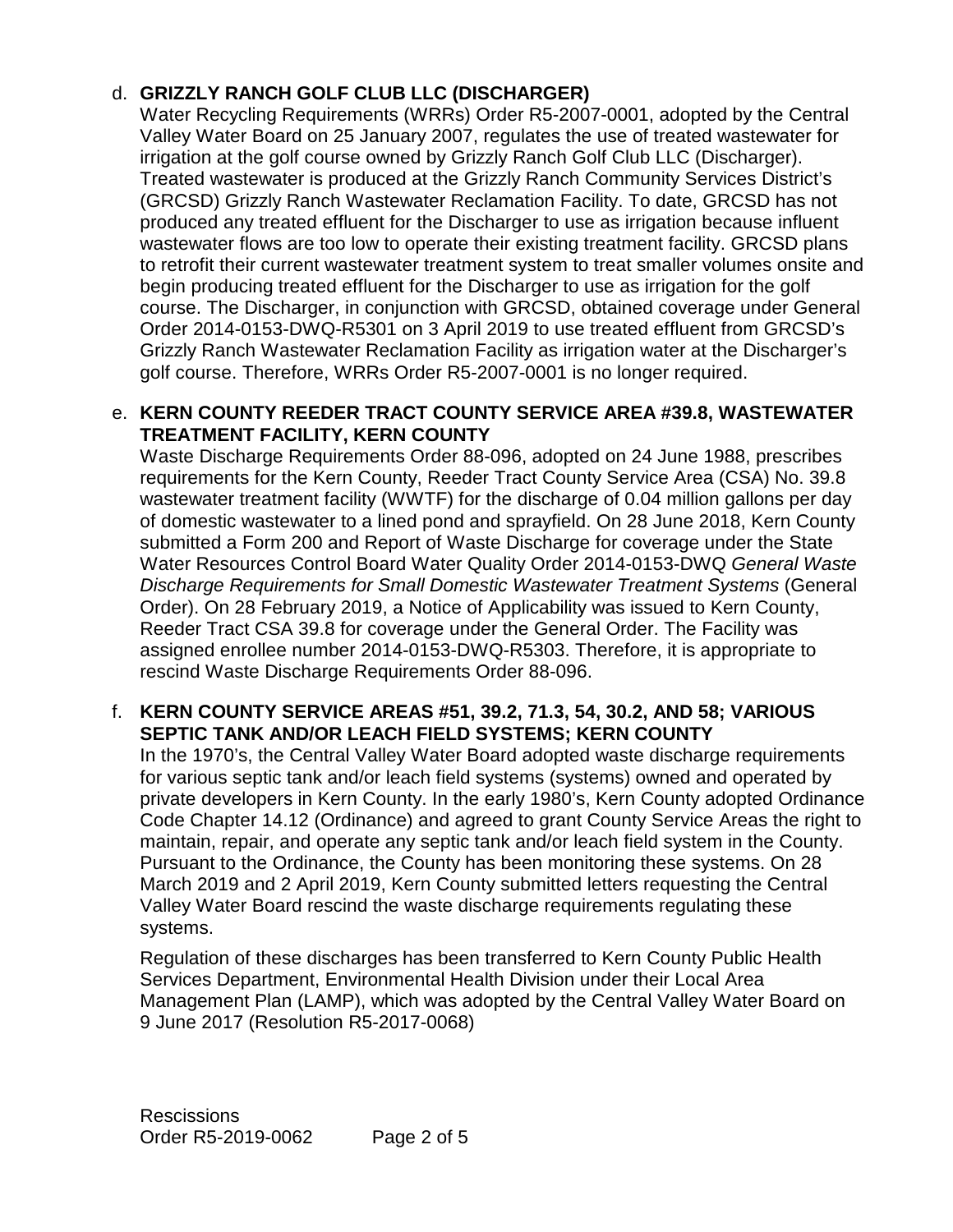Kern County Environmental Health Division will be responsible for the monitoring requirements of these septic tank and/or leach field systems as outlined in the approved LAMP. Therefore, it is appropriate to rescind the following waste discharge requirements:

| Order # | <b>Facility Name</b>                                               | <u>Tract</u><br><u>No(s).</u>       | $rac{\text{CSA}}{\text{\#}}$ |
|---------|--------------------------------------------------------------------|-------------------------------------|------------------------------|
| 74-18   | <b>Hill Top Developers</b><br>(Los Padres Estates)                 | 3463,<br>3464,<br>3465, and<br>3466 | 51                           |
| 74-370  | Kern County Service Area No. 39<br>Zone of Benefit No. 2           | 3577                                | 39.2                         |
| 75-023  | <b>Reeder Development Corporation</b><br>(Tract 3695)              | 3695                                | 71.3                         |
| 75-116  | Shipman-O'Grady Development<br>Company (Tract 3707)                | 3707                                | 54                           |
| 78-09   | Verdugo Investment Group<br>(Tracts 3906, 3907, 3908, and<br>3909) | 3906,<br>3907,<br>3908, and<br>3909 | 54                           |
| 78-13   | Charlotte Brock (Tract 3902)                                       | 3902                                | 30.2                         |
| 78-219  | <b>Robert Thomason</b><br>(Tracts 3619, 3620, and 3964)            | 3619,<br>3620, and<br>3964          | 58                           |

order will be terminated by the applicable Regional Water board by July 1, 2019." General Order. Therefore, it is appropriate to rescind Regional General Order<br>R5-2015-0113 g. **MEDICINAL CANNABIS CULTIVATION ACTIVITIES (REGIONAL GENERAL ORDER)** Waste Discharge Requirements General Order R5-2015-0113 for Discharges of Waste Associated with Medicinal Cannabis Cultivation Activities (Regional General Order), adopted by the Central Valley Water Board in October 2015, regulates cannabis cultivation activities in the Central Valley. In October 2017, the State Water Resources Control Board adopted General Waste Discharge Requirements and Waiver of Waste Discharge Requirements for Discharges of Waste Associated with Cannabis Cultivation Activities, Order WQ 2017-0023-DWQ for statewide implementation (Statewide General Order). The Statewide General Order includes the following text: "[t]he State Water Board intends that regulatory coverage under an existing Regional Water Board general Central Valley Water Board staff have successfully conducted outreach to Dischargers enrolled under the Regional General Order to ensure transition to the Statewide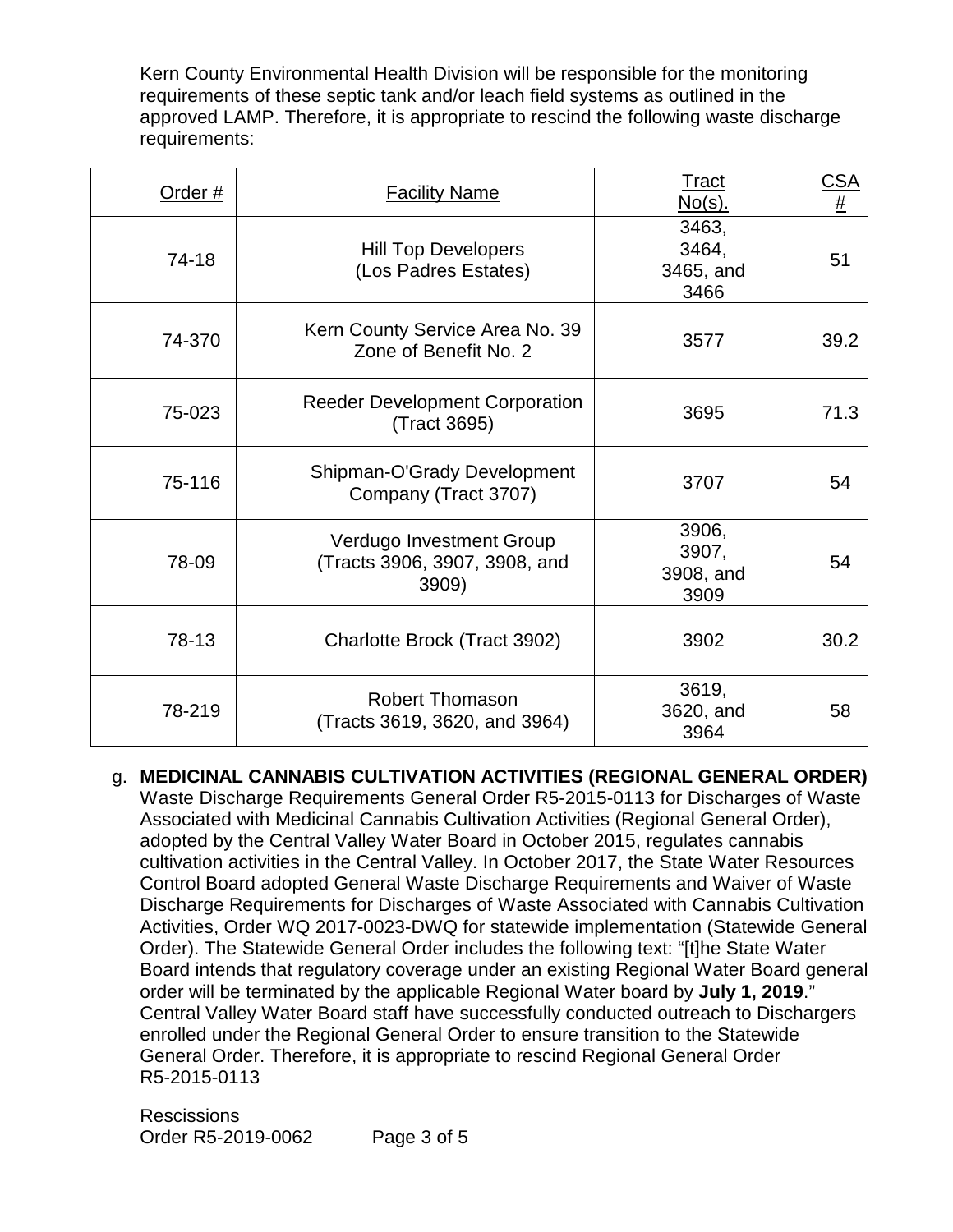#### h. **HMILLERTON LAKE STATE RECREATION AREA, WASTEWATER TREATMENT FACILITY, FRESNO COUNTY**

 Millerton Lake State Recreation Area (Facility) in Fresno County for a 30-day average Facility receive coverage under General Order WQ 2014-0153-DWQ for Small Domestic Wastewater Treatment Systems (General Order). Waste Discharge Requirements Order (WDRs) 86-224 was issued on 12 December 1986 to the State of California, Department of Parks and Recreation (Discharger), daily dry weather discharge of up to 2,830 gallons per day of domestic wastewater. The Discharger submitted a Form 200 and a letter on 6 December 2017 requesting the

On 26 March 2019, a Notice of Applicability was issued to the Discharger for coverage under the General Order. The Discharger was assigned enrollee number WQ 2014-0153-DWQ-R5298. Therefore, it is appropriate to rescind Waste Discharge Requirements Order 86-224.

#### i. **OAKLANE MOBILE VILLAGE, LLC., OAKLANE MOBILE HOME VILLAGE WASTEWATER TREATMENT FACILITY, EL DORADO COUNTY**

Waste Discharge Requirements Order 90-144, adopted on 25 May 1990, prescribes requirements for the discharge of domestic wastewater for the Oaklane Mobile Home Village Wastewater Treatment Facility in El Dorado County. The facility consists of septic tanks and wastewater ponds. Central Valley Region Water Quality Control Board received a Report of Waste Discharge, dated 10 August 2017, from the Discharger requesting coverage under the Statewide General Order 2014-0153-DWQ for Small Domestic Wastewater Treatment Systems. Regulation of the discharge was enrolled for coverage under General Order WQ 2014-0153DWQ-R5307 on 2 April 2019. Therefore, it is appropriate to rescind Order 90-144.

j. **ORWOOD RESORT, INC., ORWOOD RESORT WWTF, CONTRA COSTA COUNTY**  Waste Discharge Requirements Order 5-01-099, adopted on 27 April 2001, prescribes requirements for the discharge of domestic wastewater for the Orwood Resort Wastewater Treatment Facility in Contra Costa County. The facility consists of an onsite package treatment plant that discharges to a wastewater pond and land application areas. Central Valley Region Water Quality Control Board received a Report of Waste Discharge, dated 21 July 2017, from the Discharger requesting coverage under the Statewide General Order WQ 2014-0153-DWQ for Small Domestic Wastewater Treatment Systems. Regulation of the discharge was enrolled for coverage under General Order WQ 2014-0153-DWQ-R5308 on 25 April 2019. Therefore, it is appropriate to rescind Order 5-01-099.

### k. **SHASTA COUNTY SERVICE AREA NO. 13, ALSO KNOWN AS ALPINE MEADOWS AND WHISPERING WOODS ESTATES SUBDIVISION, SHASTA COUNTY**

 prescribes requirements for the discharge from Shasta County Service Area No. 13, comprised of a septic tank, lift stations, force main and a leach field disposal system. Waste Discharge Requirements Order R5-2005-0025, adopted on 27 January 2005, also known as Alpine Meadows and Whispering Woods Estates Subdivision, Shasta County (Facility). The Facility is comprised of two wastewater systems with each system The Facility is now regulated under Water Quality Order 2014-0153-DWQ (General

Rescissions Order R5-2019-0062 Page 4 of 5